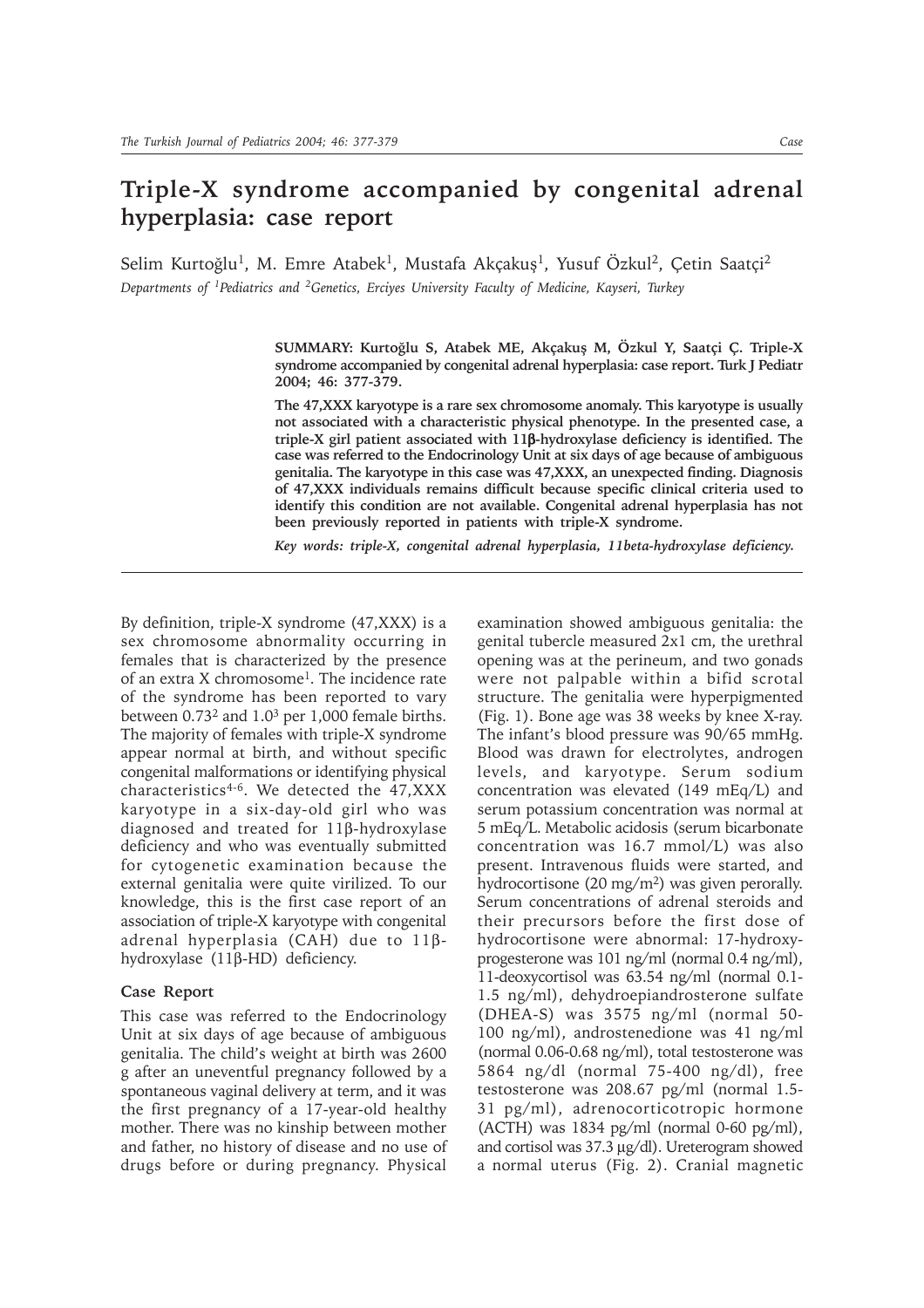378 *Kurtoðlu S, et al The Turkish Journal of Pediatrics ï October - December 2004*

resonance imaging (MRI) showed metopic craniosynostosis, and echocardiographic study showed atrial septal defect with a diameter of 7-8 mm and aortic coarctation. Ultrasonography revealed enlarged collecting system. Voiding cystourethrography did not show vesicoureteral reflux. Treatment was started with captopril 0.5 mg/kg/24h, perorally for hypertension. This infant had classical CAH due to 11β-HD. The karyotype was 47,XXX (Fig. 3). Thus, she was also diagnosed as triple-X syndrome.

### **Discussion**

Females with the 47,XXX karyotype, first reported in 19597, present a tendency to be tall and thin, and many of them appear to be completely normal. Studies of inheritance and expression of X-linked genes suggest that the origin of the extra X chromosome in 47,XXX females is usually nondisjunction in meiosis I of the mother, and a maternal age effect has also been noted<sup>8</sup>. In this case, all the other family members were phenotypically normal,



Fig. 3. Patient's karyotpe showing the presence of the triple X as the single chromosomal aberration.